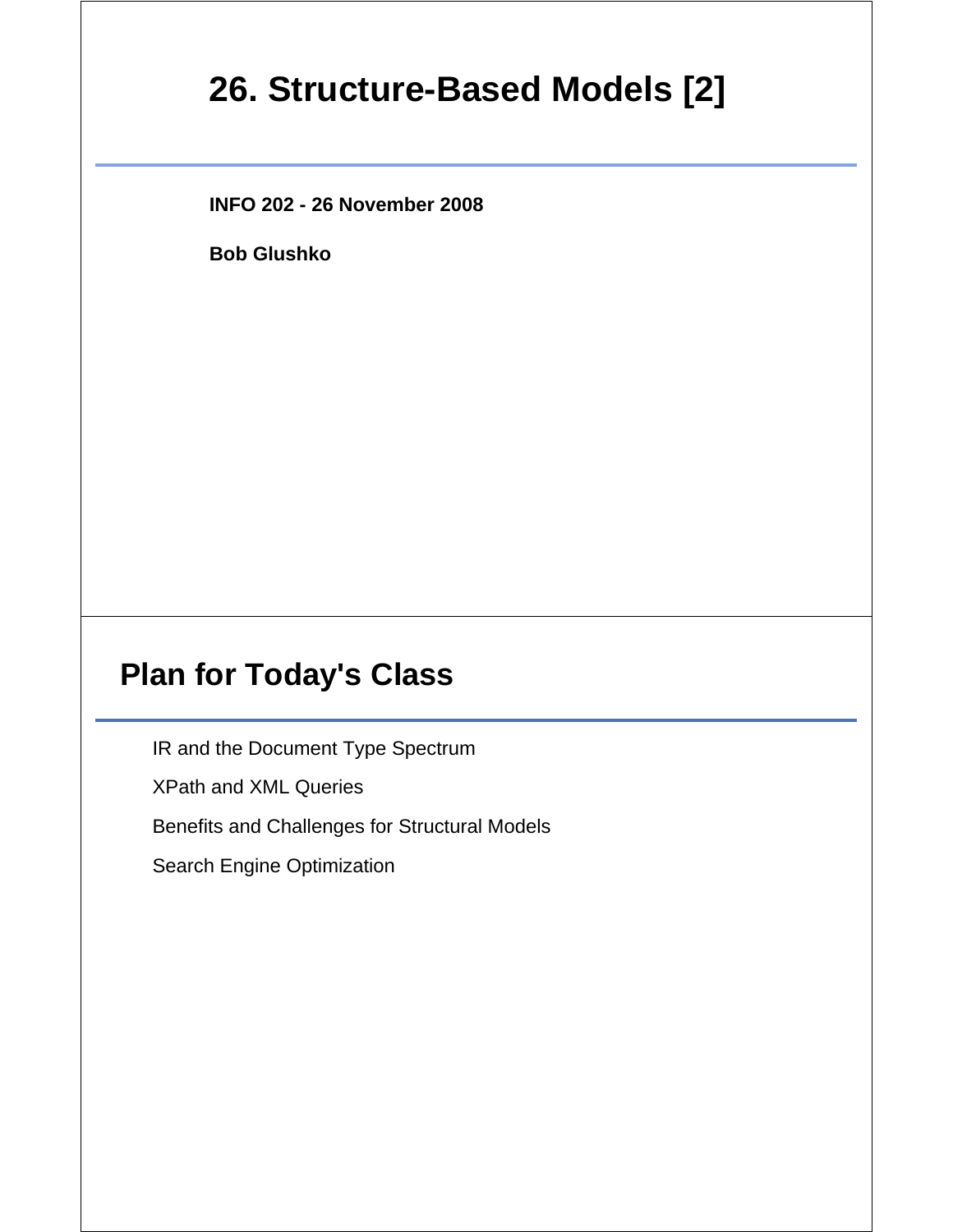# **Why We Want Structure Based Retrieval**

Documents aren't just bags of words; they can have a great deal of internal structure and content encoding

But most IR models don't use anything other than document-level statistics about term occurrence

The use of XML for encoding document models and instances shows where structure can be used to great advantage in IR to add value beyond text retrieval

### **The Document Type Spectrum**

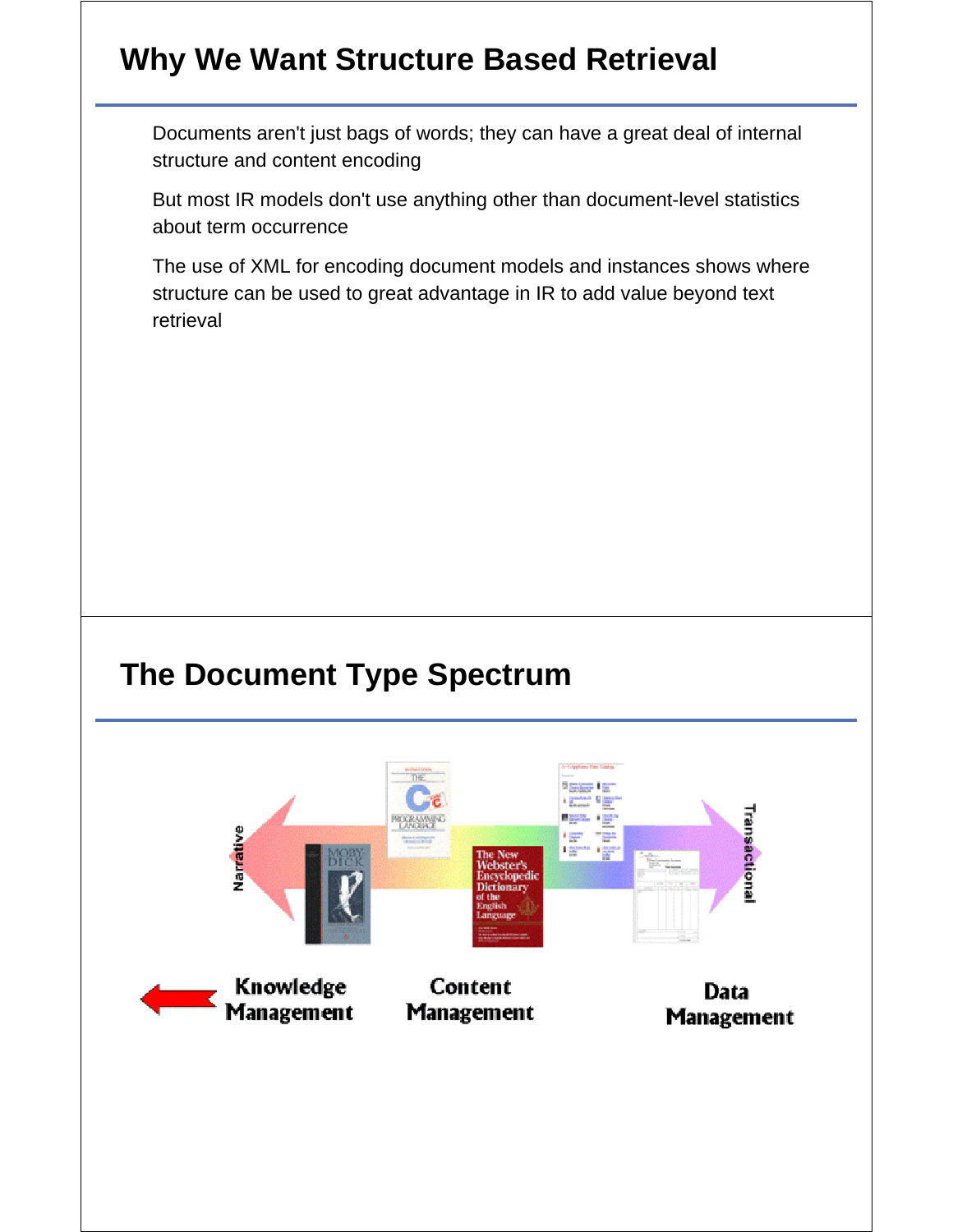# **Document Types in the Spectrum**

"Narrative" Document Types

Novels, Reports, Brochures, Academic Monographs, Textbooks, ...

"Hybrid" Document Types

Catalogs, Dictionaries, Encyclopedias, Technical Manuals, ...

"Transactional" Document Types

Orders, Invoices, Payments, Transcripts, Bill of Materials, ...

## **Structure in Narrative Document Types**

Narrative document types have relatively little internal structure

- They may have some Dublin-Core-like metadata (title, author, date, etc.)
- They may have some presentational structures (chapter, section, etc)
- But they rarely have internal structure that makes content-type distinctions

So while it is possible to label sections or chapters of the text with titles or assign index terms to them, it is seldom useful to treat those parts as specialized types of content

Put another way, the content of narrative documents is weakly datatyped – "just text" (PCDATA in XML content models)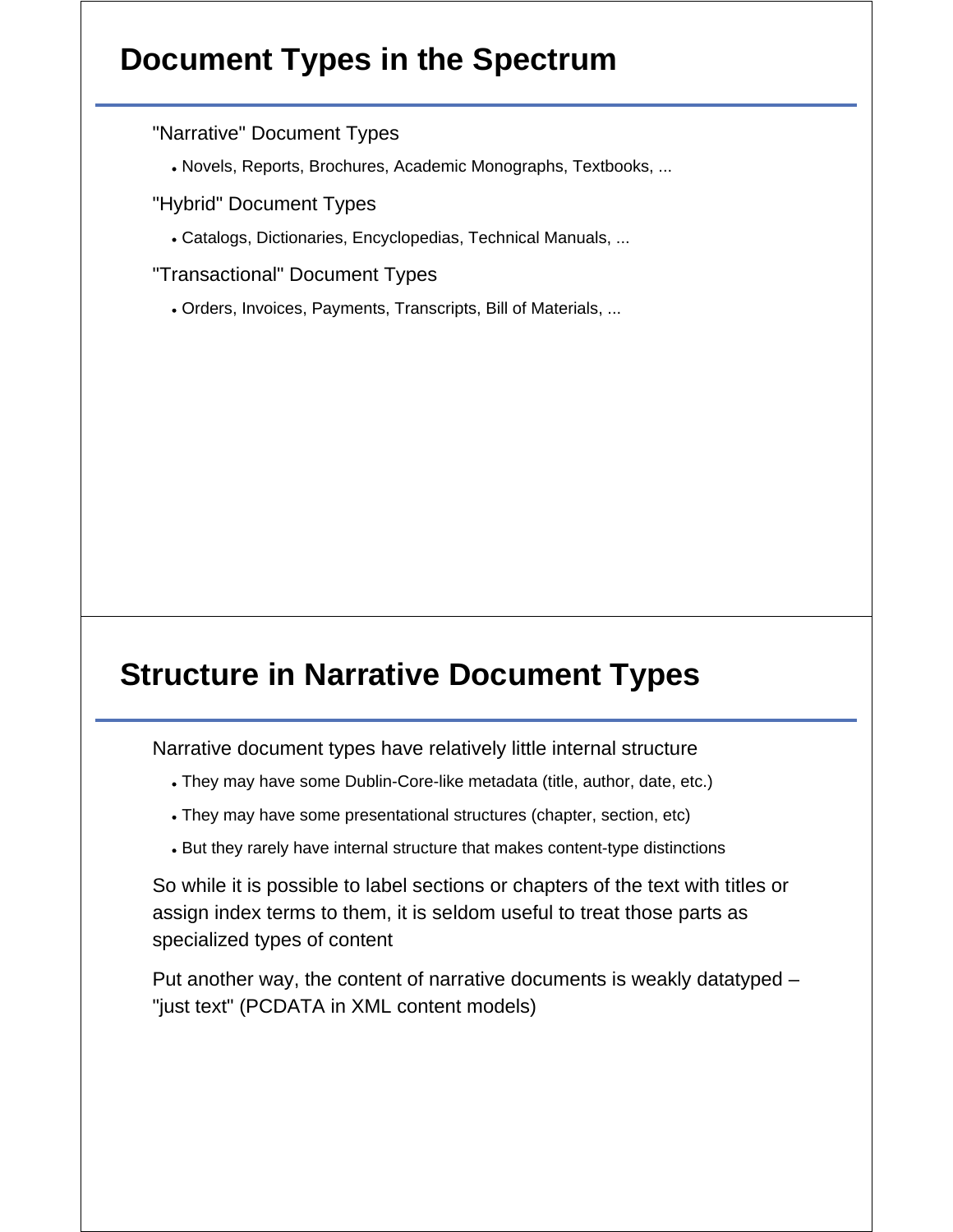## **An Exception That Proves the Rule**

There are some notable exceptions for specialized narrative document types like "theatrical play" where there are highly conventional structural divisions and presentation rules that can increase precision in IR

Or maybe it is more correct to say that the specialized use cases or context of use for plays requires us to impose more structure than most narrative document types need



#### **Hierarchical Structure**

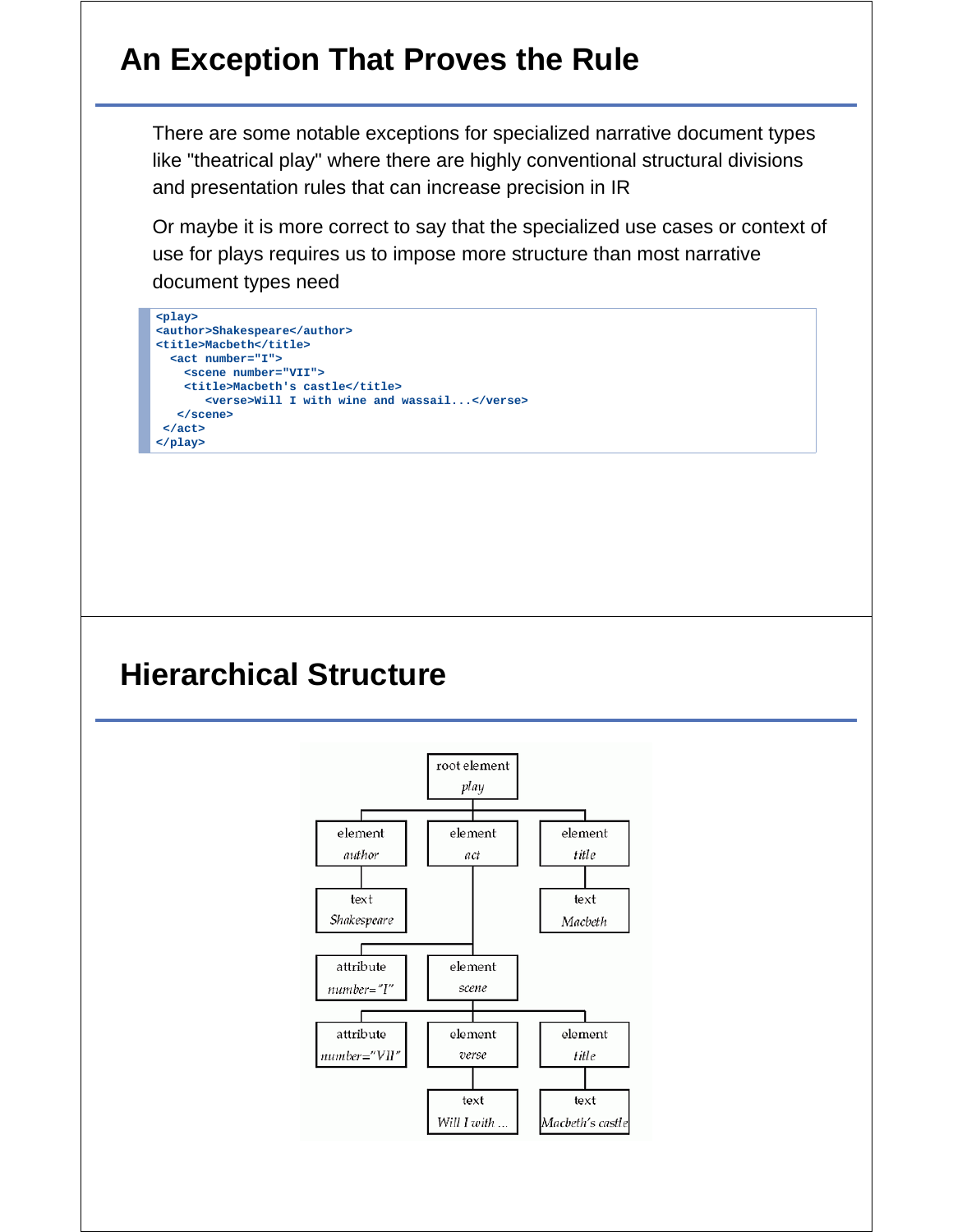# **Structure in Hybrid Document Types**

Hybrid document types are often called "semi-structured" because they have more structure than narrative ones but less than the fully-structured transactional ones

Hybrid document types exhibit more regularity in data content and structure than pure narrative types, but some presentation structure remains important because these documents are used by people

Key design question is how many of the content types are explicitly marked or tagged in the document

The extent of explicit structure in semi-structured document types embodies the IO vs IR tradeoff we've discussed all semester

In XML modeling terms, this is how much "mixed content" remains -- blocks or paragraphs of text that isn't differentiated by content type

# **A Hybrid Document Instance: Directory**

| Barto, Andrew G.                                                                                                                      | $(413) 545 - 2109$                                                                                                               | barto@cs.umass.edu  | CS276 |
|---------------------------------------------------------------------------------------------------------------------------------------|----------------------------------------------------------------------------------------------------------------------------------|---------------------|-------|
| Professor.<br>control, motor development.                                                                                             | Computational neuroscience, reinforcement learning, adaptive<br>motor control, artificial neural networks, adaptive and learning |                     |       |
| Berger, Emery D.                                                                                                                      | $(413) 577 - 4211$                                                                                                               | emery@cs.umass.edu  | CS344 |
| <b>Assistant Professor.</b>                                                                                                           |                                                                                                                                  |                     |       |
| <b>Brock, Oliver</b>                                                                                                                  | (413) 577-0334                                                                                                                   | oli@cs.umass.edu    | CS246 |
| Assistant Professor.                                                                                                                  |                                                                                                                                  |                     |       |
| Clarke, Lori A.                                                                                                                       | $(413)$ 545-1328                                                                                                                 | clarke@cs.umass.edu | CS304 |
| Professor.<br>and design.                                                                                                             | Software verification, testing, and analysis; software architecture                                                              |                     | ŵ     |
| Cohen, Paul R.                                                                                                                        | $(413)$ 545-3638                                                                                                                 | cohen@cs.umass.edu  | CS278 |
| Professor.<br>Planning, simulation, natural language, agent-based systems,<br>intelligent data analysis, intelligent user interfaces. |                                                                                                                                  |                     |       |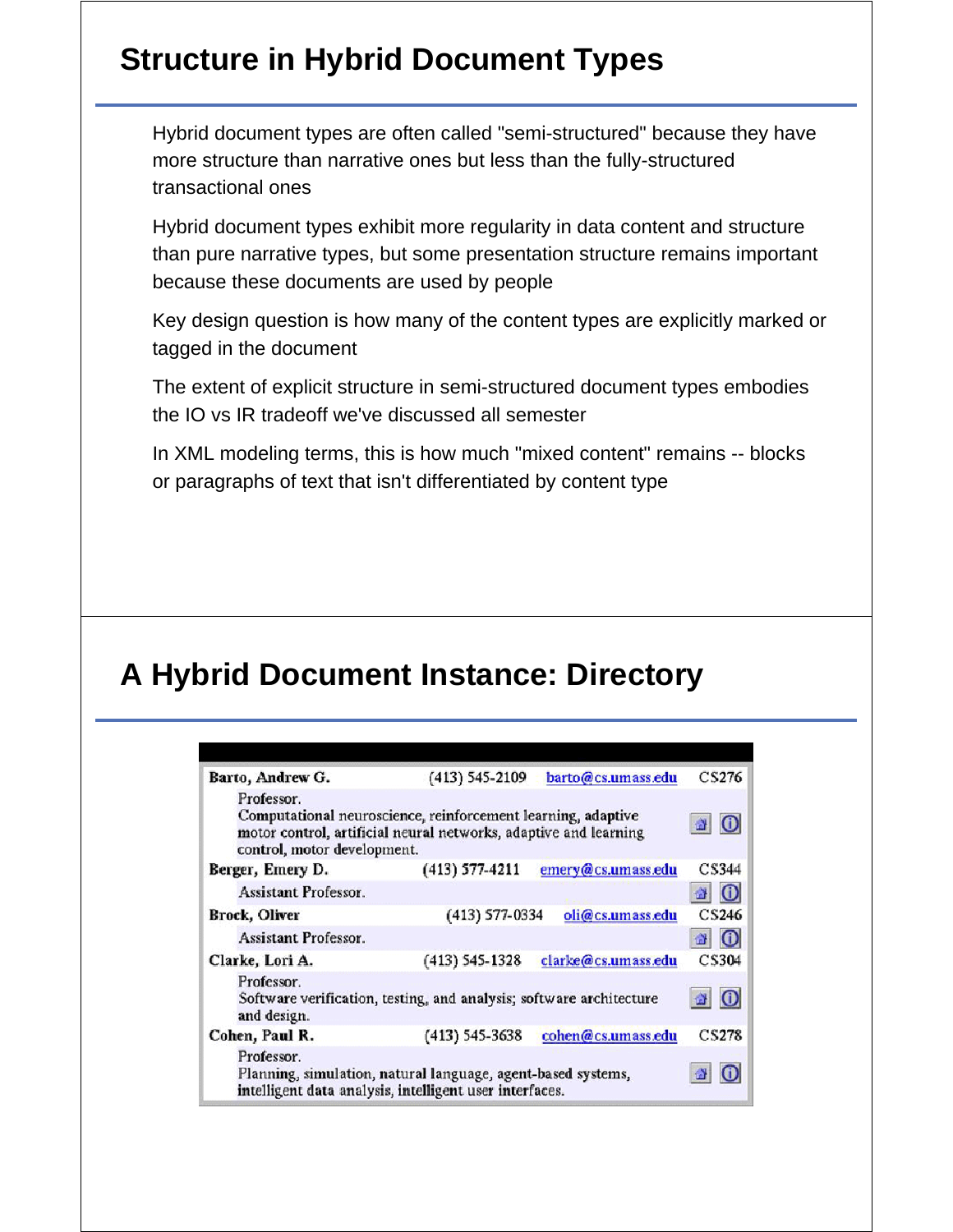#### **"Directory" Document Type with "Mixed Content"**

**<Professor> <Name>Barto, Andrew G.</Name> <Phone>(413) 545-2109</Phone> <E-mail>barto@cd.umass.edu</E-mail> <Office>CS276</Office> <MoreInfo> Professor. Computational neuroscience, reinforcement learning, ... </MoreInfo> </Professor>** 

# **More Structured "Directory" Document Type With No Mixed Content**

```
<Professor>
  <Name>
    <FirstName>Andrew</FirstName>
    <MiddleInitial>G</MiddleInitial>
     <LastName>Barto</LastName>
  </Name>
  <Phone>
     <AreaCode>413</AreaCode>
    <Number>543-2109</Number>
  </Phone>
  <E-mail>barto@cd.umass.edu</E-mail>
  <Office><Building>CS</Building><Room>276</Room></Office>
  <MoreInfo>
     <Rank>Professor</Rank>
     <Interests>
       <Interest>computational neuroscience</Interest>
       <Interest>reinforcement learning</Interest>
         ...
   </Interests>
  </MoreInfo>
</Professor>
```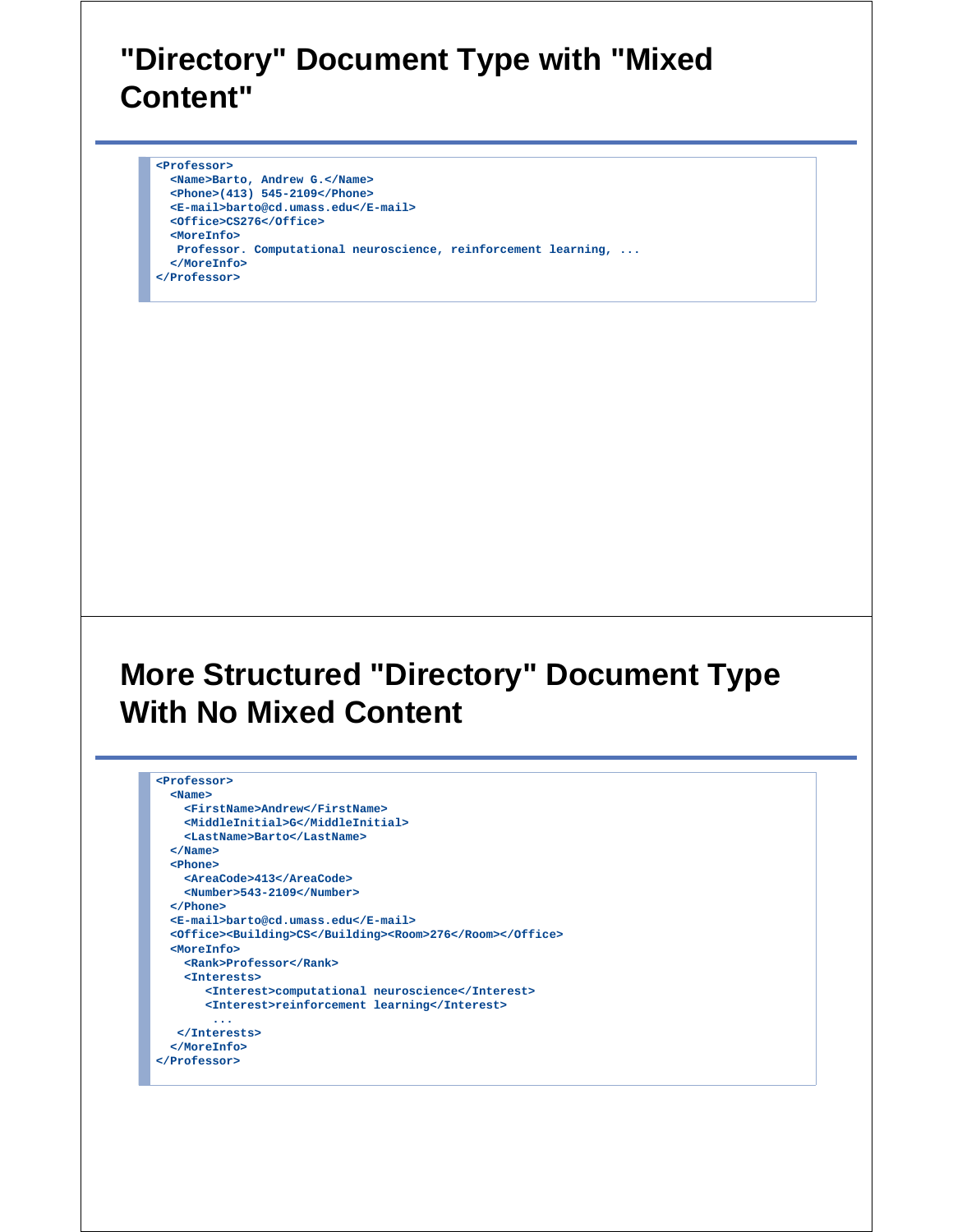# **SylViA's Choice**

```
<reading>
     Susan Dumais. Data-driven approaches to information access.
    Cognitive Science, 27(3), 491-524, 2003.
    http://www.sims.berkeley.edu/courses/is202/f06/Readings/...
</reading>
<journalReading>
  <articleTitle>Data-driven approaches to information access</articleTitle>
  <articleAuthor>
    <givenName>Susan</givenName>
    <familyName>Dumais</familyName>
   </articleAuthor>
  <journalTitle>Cognitive Science</journalTitle>
   <volume>27(3)</volume>
  <publishDate>2003</publishDate>
   <pageSpan>491-524</pageSpan>
   <url>http://www.sims.berkeley.edu/courses/is202/f06/Readings/...</url>
</journalReading>
```
## **"Transactional" Document Types**

Transactional documents are completely and regularly structured, with prescriptive document type models in which every piece of information is "strongly typed"

The instances are typically created by automated processes or captured in highly-structured forms

Because every piece of information is explicitly marked up or delimited, it is separately retrievable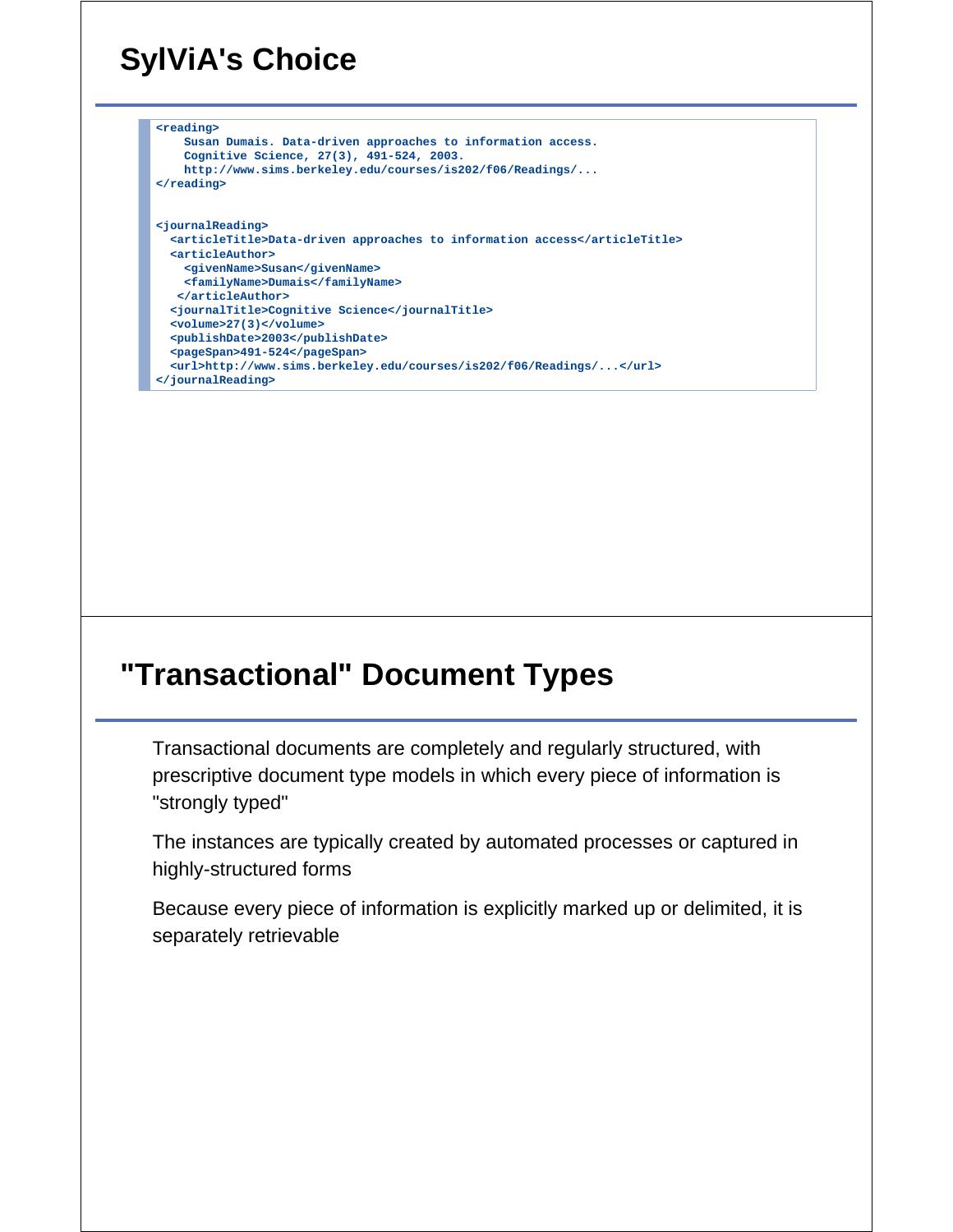# **A Transactional Document Instance**

**<DespatchLine> <ID>1</ID> <DeliveredQuantity quantityUnitCode="PKG">5</DeliveredQuantity> <OrderLineReference> <BuyersLineID>1</BuyersLineID> </OrderLineReference> <Item> <Description>Book "Document Engineering"</Description> <SellersItemIdentification> <ID>32145-12</ID> </SellersItemIdentification> <BasePrice> <PriceAmount amountCurrencyCodeListVersionID="0.3" amountCurrencyID="USD">32.50</PriceAmount> <BasePrice> </Item> </DespatchLine>**

#### **IR Models and the Document Type Spectrum**



**FULL TEXT RETRIEVAL**  STRUCTURE-**BASED RETRIEVAL** 

**DATABASE RETRIEVAL**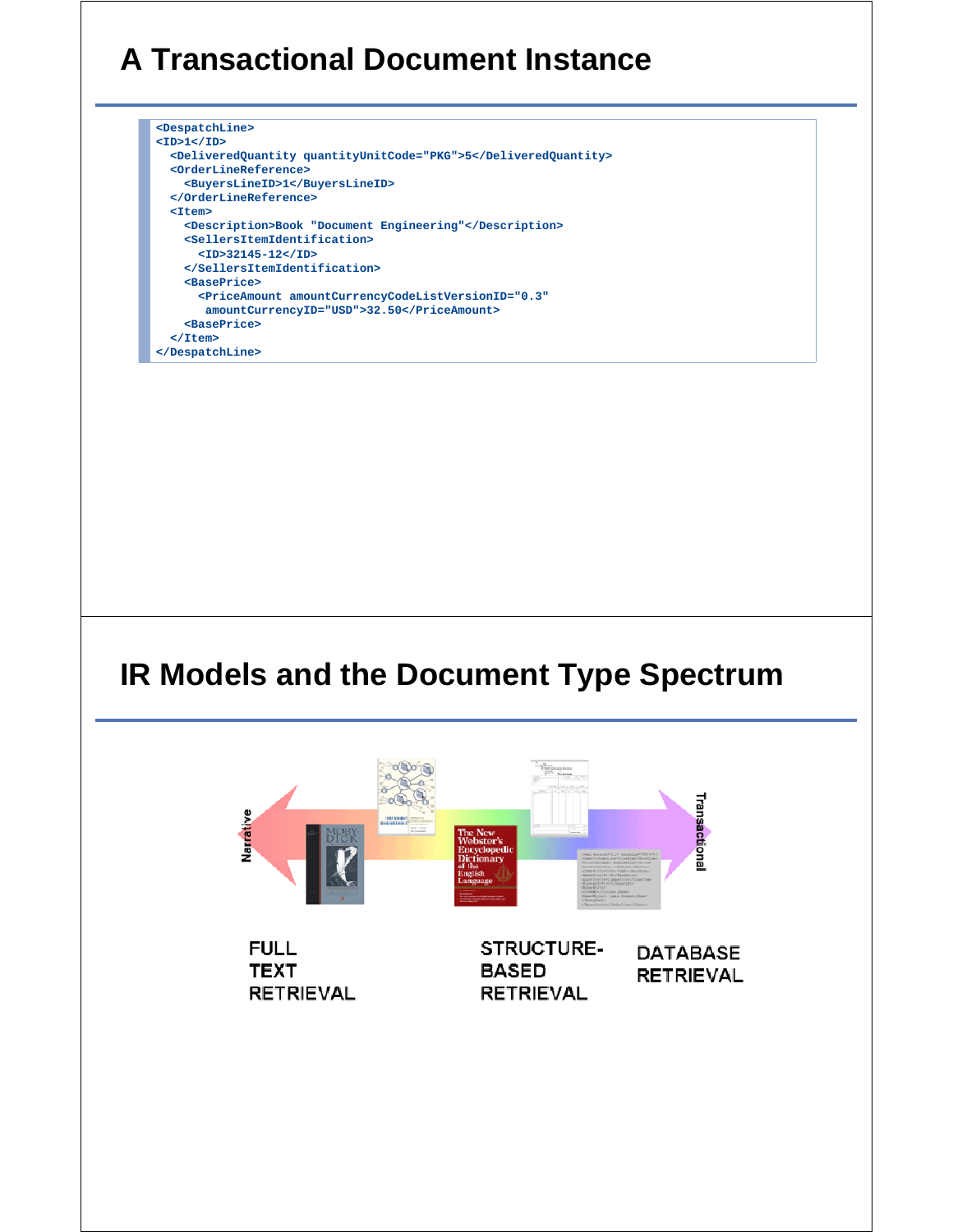# **Storing and Retrieving XML**

Highly-structured transactional information encoded in XML can be stored in a relational database, but XML poses other problems

The content of databases is often exported or retrieved in XML for publishing information or passing it to applications

And of course it is easy to store XML documents in a database as "text" but then the "XML-ness" of the content is of no use in IR

So by "XML Retrieval" we generally are focusing on hybrid or semi-structured document types that aren't the "bread and butter" of relational databases

Semi-structured document types NOT encoded in XML aren't the focus of much attention in IR

## **XPath**

A standard way of addressing parts of XML documents

Defines the structures and patterns used by XML transformations, queries, and forms

Similar in concept to addressing files on the filesystem, i.e. at a UNIX shell or MS-DOS command prompt

Key idea is to view an XML document as a tree of information items called "nodes" - this is more abstract than thinking of it as a stream of marked-up text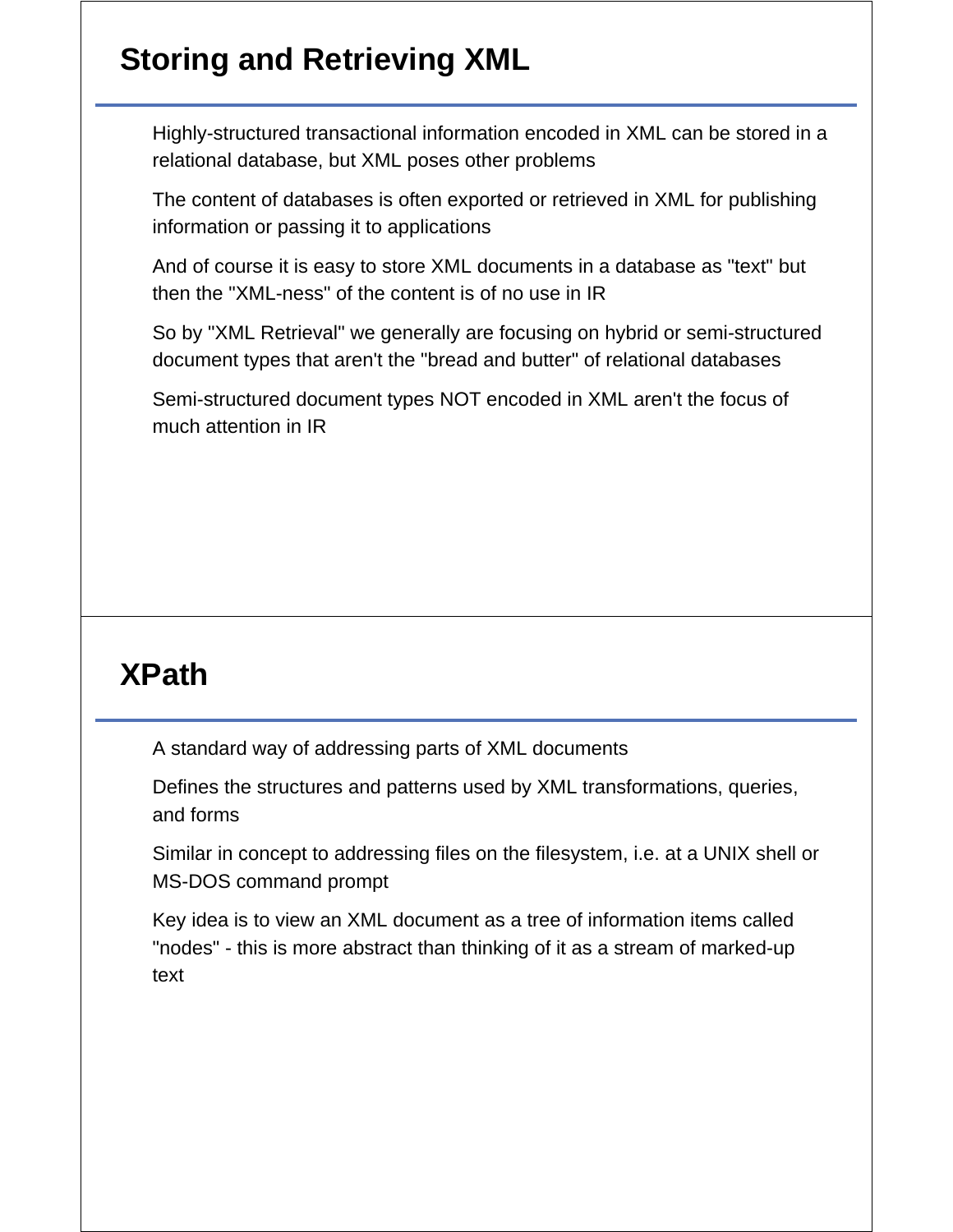# **The Node Tree**

XPath describes the locations of addresses of parts of XML documents by navigating through the "node tree" along a "node axis"

There are seven types of nodes, corresponding to the different kinds of "stuff" in XML documents (most important are "element," "attribute," and "text")

There are thirteen different axes that specify different ways of following relationships among the nodes (the default is "child" -- meaning, look down the tree at the nodes directly linked as children)

### **The Tree**

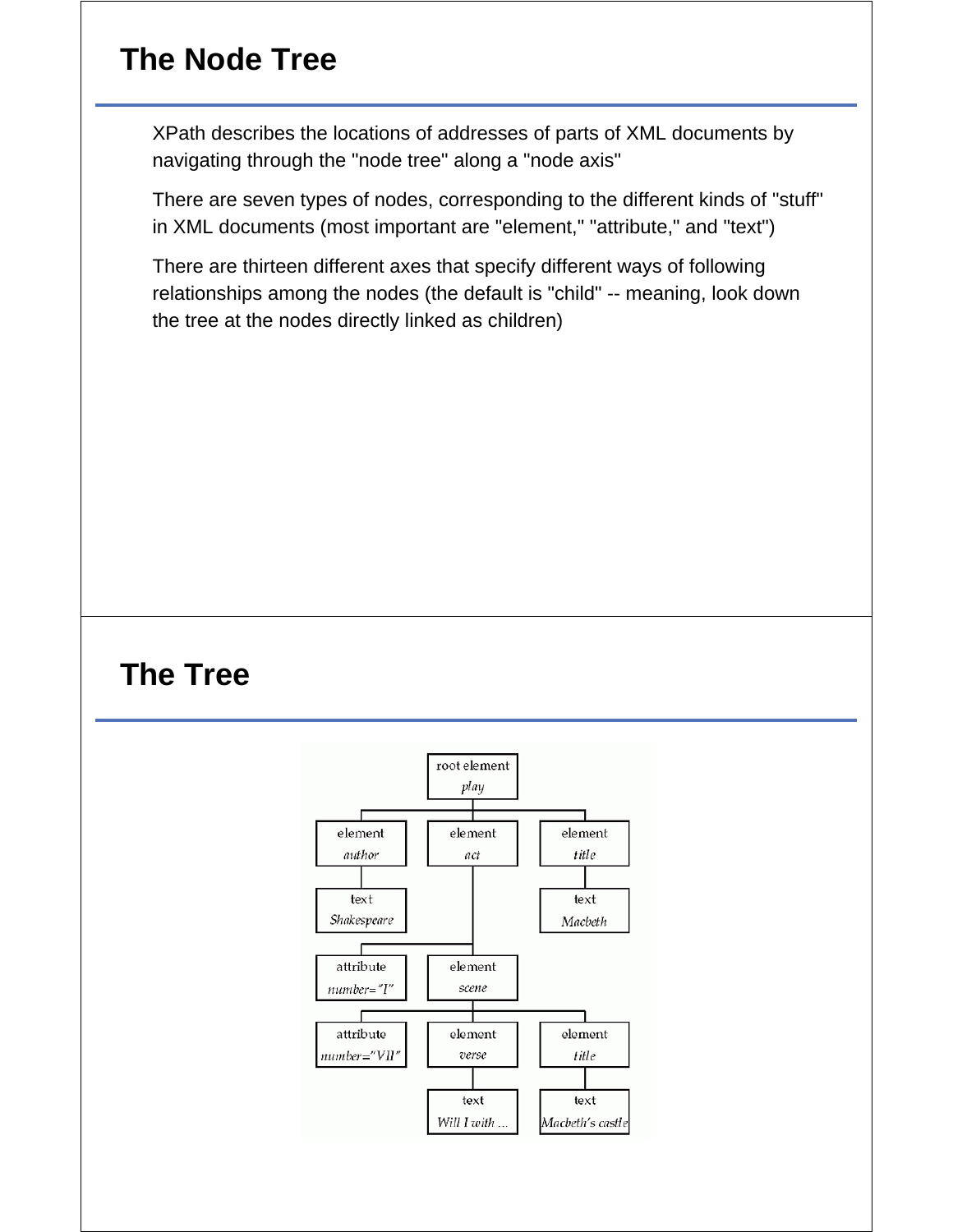# **The Node Axes [1]**

There are thirteen different *axes* that define different directions of "walking the node tree" depth-first starting from the *context node;*

Depth-first means visiting all the children recursively throughout the entire document, shown using the numbering of the nodes in the following graphs

The Self Axis identifies the context node

#### The Child

Axis identifies the children of the context node. This is the default so if the axis is omitted the child axis is assumed

The Attribute Axis identifies the attributes of the context node

The Parent Axis identifies the parent of the context node

# **The Node Axes [2]**

#### The Following

Axis identifies all nodes after the context node in document order, excluding its attributes and descendants

#### The Following-Sibling

Axis identifies all nodes that follow the context node in document order and that have the same parent

#### The Preceding

Axis identifies all nodes before the context node in document order, excluding its ancestors and any attributes

#### The Preceding-Sibling

Axis identifies all nodes before the context node in document order and that have the same parent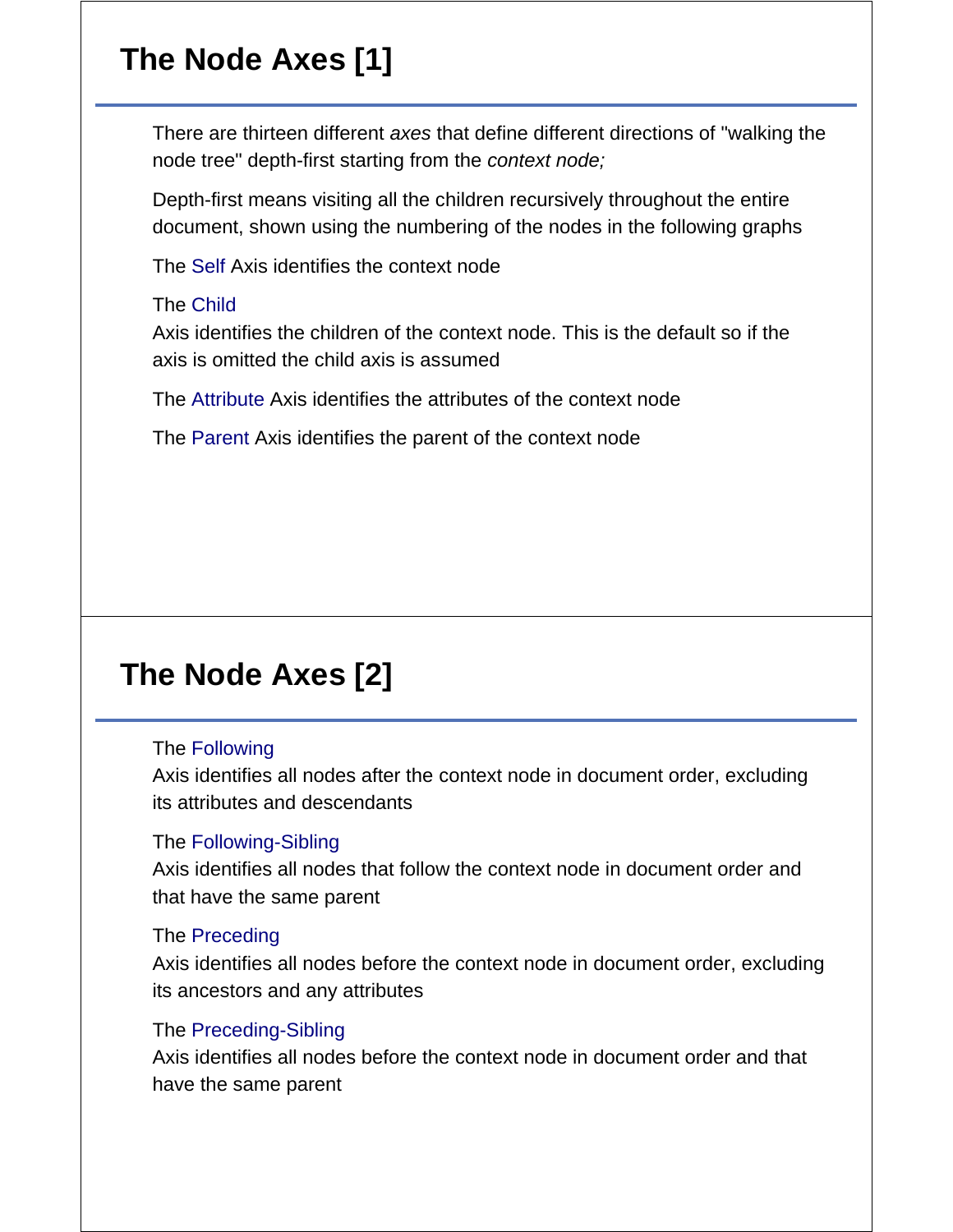#### **Finding Documents With Structured Queries (Bourret 4.2.2)**

Find all books that Maria Lopez wrote:

```
for $b in collection("books")
where $b//Author="Maria Lopez"
return $b
```
Find all articles written after June 1, 2004 with the words "presidential election" in the title:

```
for $a in collection("articles")
where $a//Date > 2004-06-01 and
      fn:contains($a//Title, "presidential election")
return $a
```
Find all procedures with more than seven steps:

```
for $p in collection("procedures")
let $s := $p//Step
where fn:count($s) > 7
return $p
```
# **Retrieving Information With Structured Queries (Bourret 4.2.2)**

From a procedure for synthesizing a compound, list the required chemicals:

```
for $p in collection("procedures")
return
    <Chemicals procedure="{$p/Title}">
       {$p//Chemical}
    </Chemicals>
```
Find maintenance procedures for a specific spare part of a specific airplane with a specific effectivity:

```
let $today = fn:current-date()
for $proc in collection("maintenance_docs")//Procedure
let $p = $proc//Part
where $p = "AX723" and $p//AppliesTo = "Model 1023i"
      and fn:date-greater-than($today, $p//EffectivityStart)
       and fn:date-less-than($today, $p//EffectivityEnd)
return $proc
```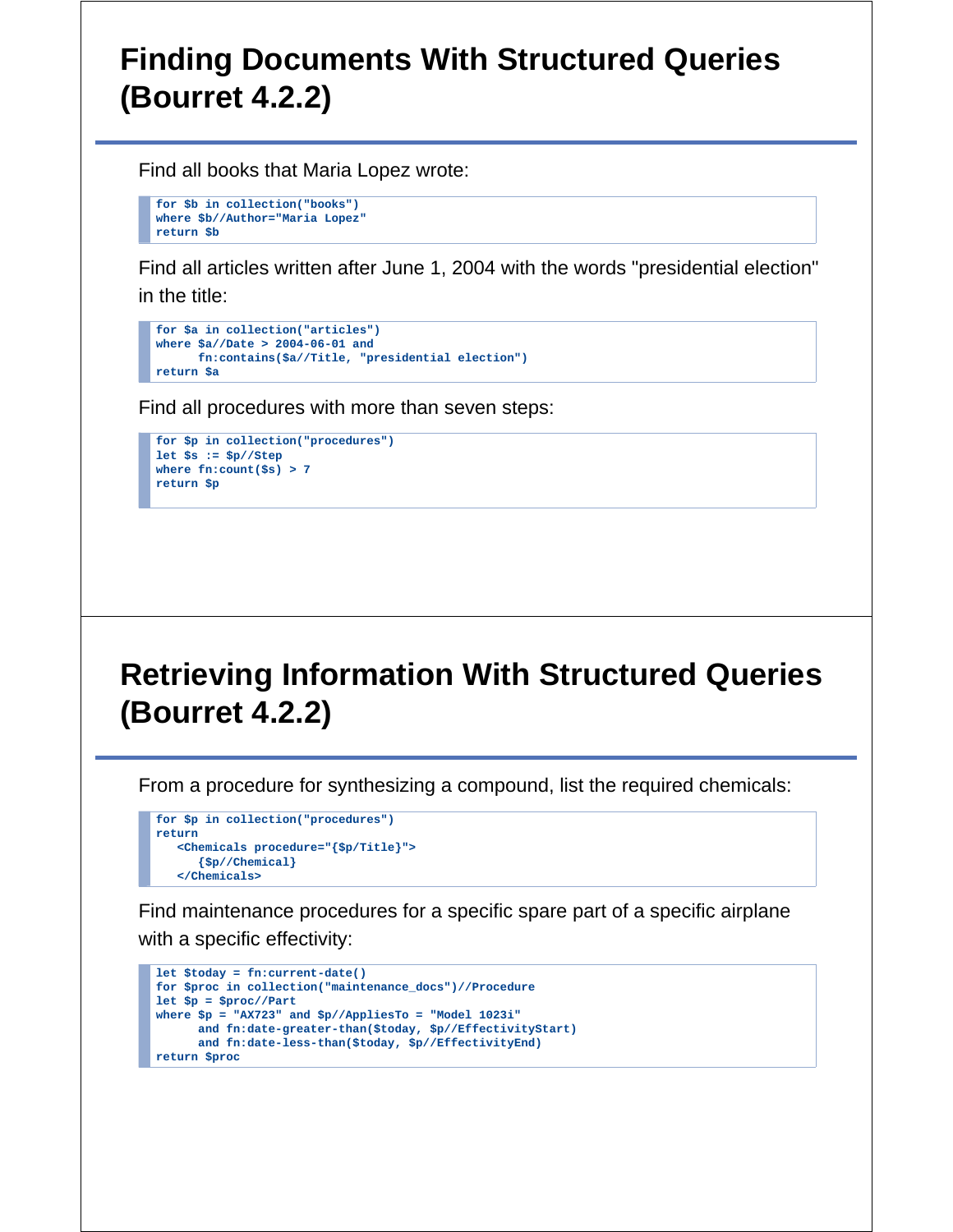# **The Structured Document Retrieval Principle**

But if documents have useful internal structure, you should retrieve the most specific part of a document you can. So a query for *Macbeth* might retrieve everthing after the top <title> element, but a a query for *Macbeth's castle* might retrieve the document starting with the <title> element that is a child of <scene number="VII">

```
<play>
<author>Shakespeare</author>
<title>Macbeth</title>
   <act number="I">
    <scene number="VII">
    <title>Macbeth's castle</title>
       <verse>Will I with wine and wassail...</verse>
   </scene>
  </act>
</play>
```
### **What's The Indexing Unit for Structured Documents?**

If we index all the components that would make sense to return as a match to a query, we end up with overlapping units

But if we group nodes in the document tree into non-overlapping "pseudo-documents" what gets retrieved may not make intuitive sense

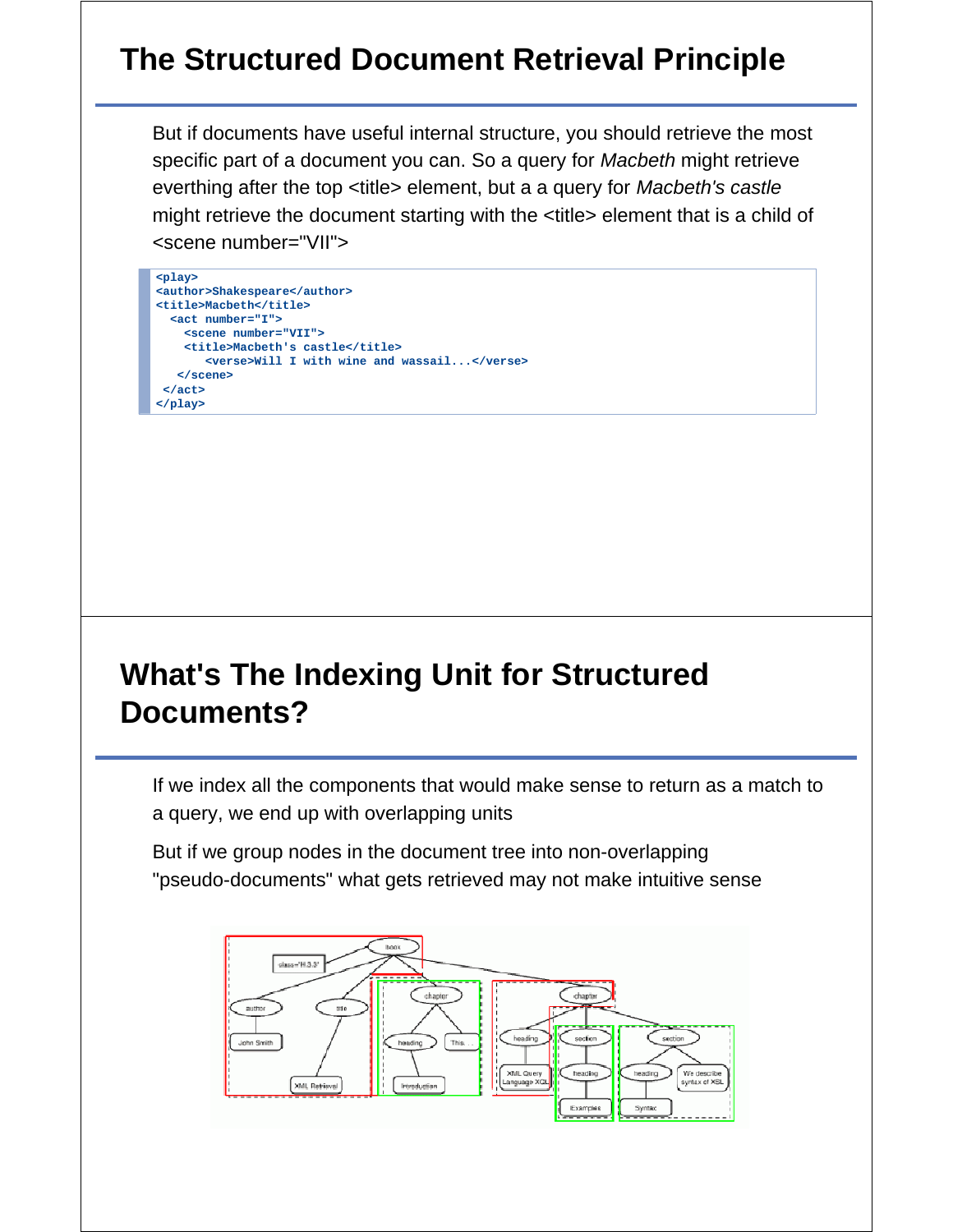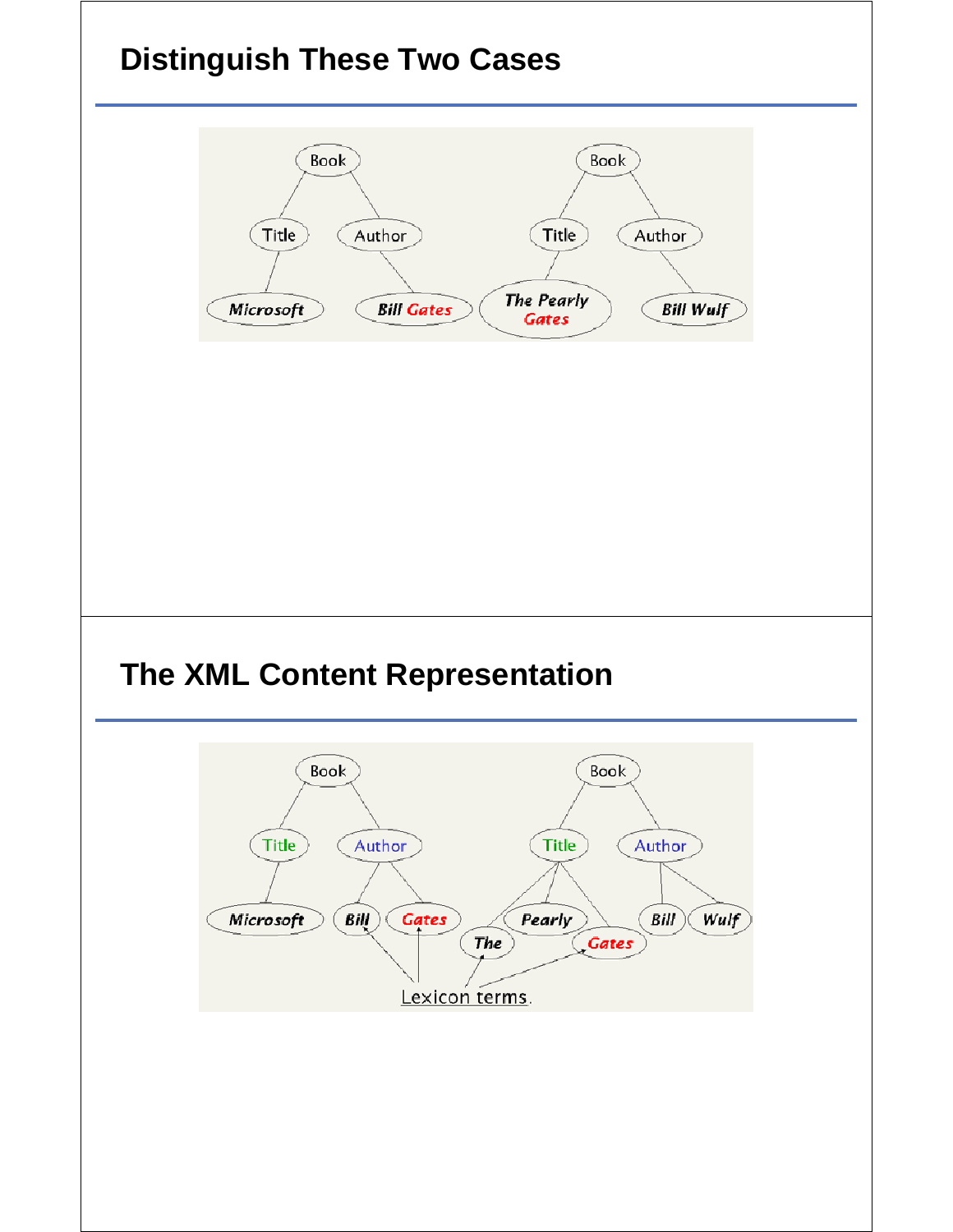# **Encoding the Two "Gates" in a Vector Model**

Vector models are the tried and tested framework for term-based retrieval

But if we use a single axis for "Gates" we can't do structure-based retrieval

We must separate out the two occurrences, under Author and Title

So axes must represent not only terms, but something about their position in an XML tree

## **Subtrees and Structure**

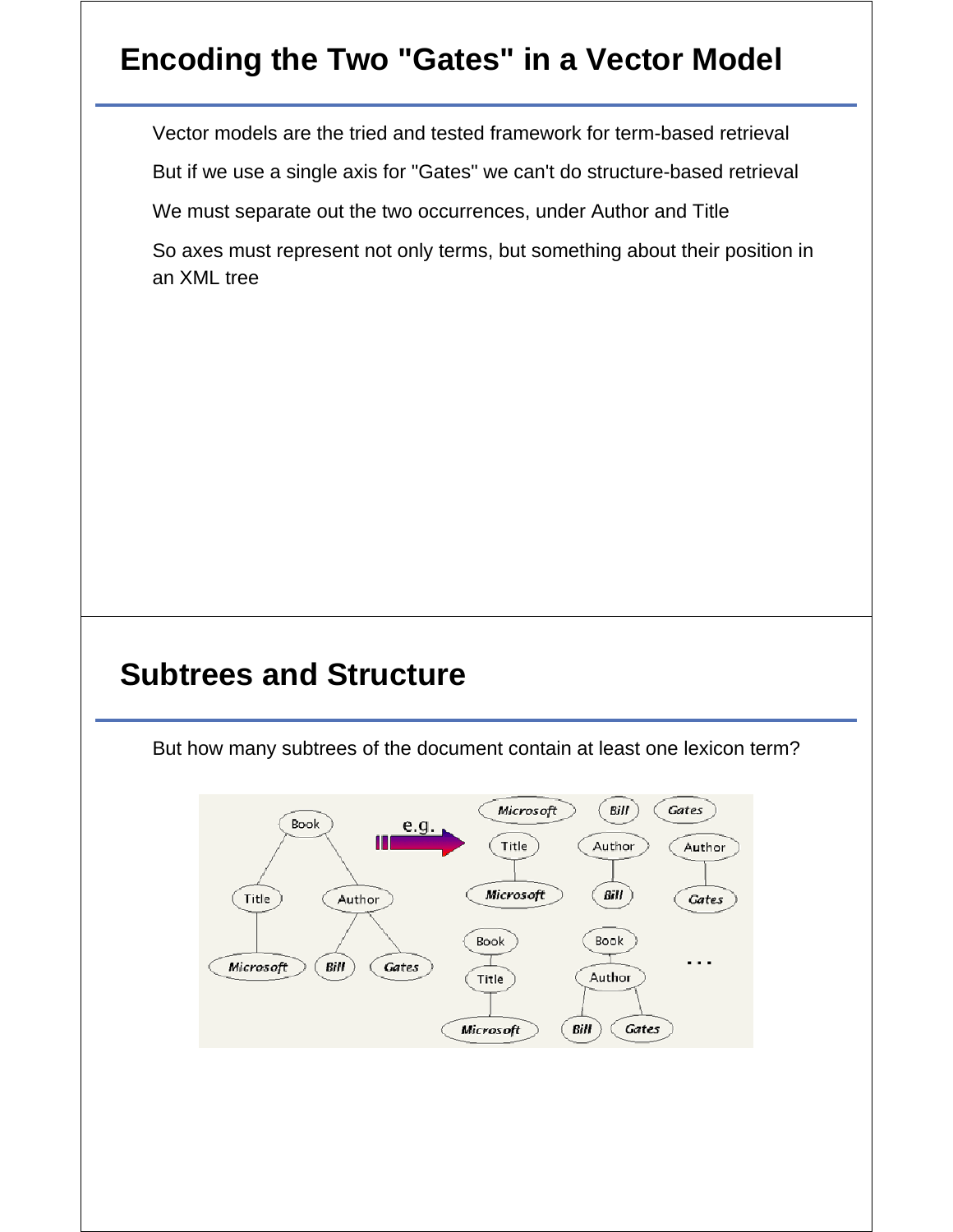# **Structural Terms**

In the "Gates" example there are more than 8 subtrees

We create one axis in the vector space for each distinct structural term

We'll compute weights based on frequencies for number of occurrences of each structural term (just as we had tf)

This is getting very complicated...and to process queries, we need to factor them into structural terms

### **User Interfaces for Structural Search**

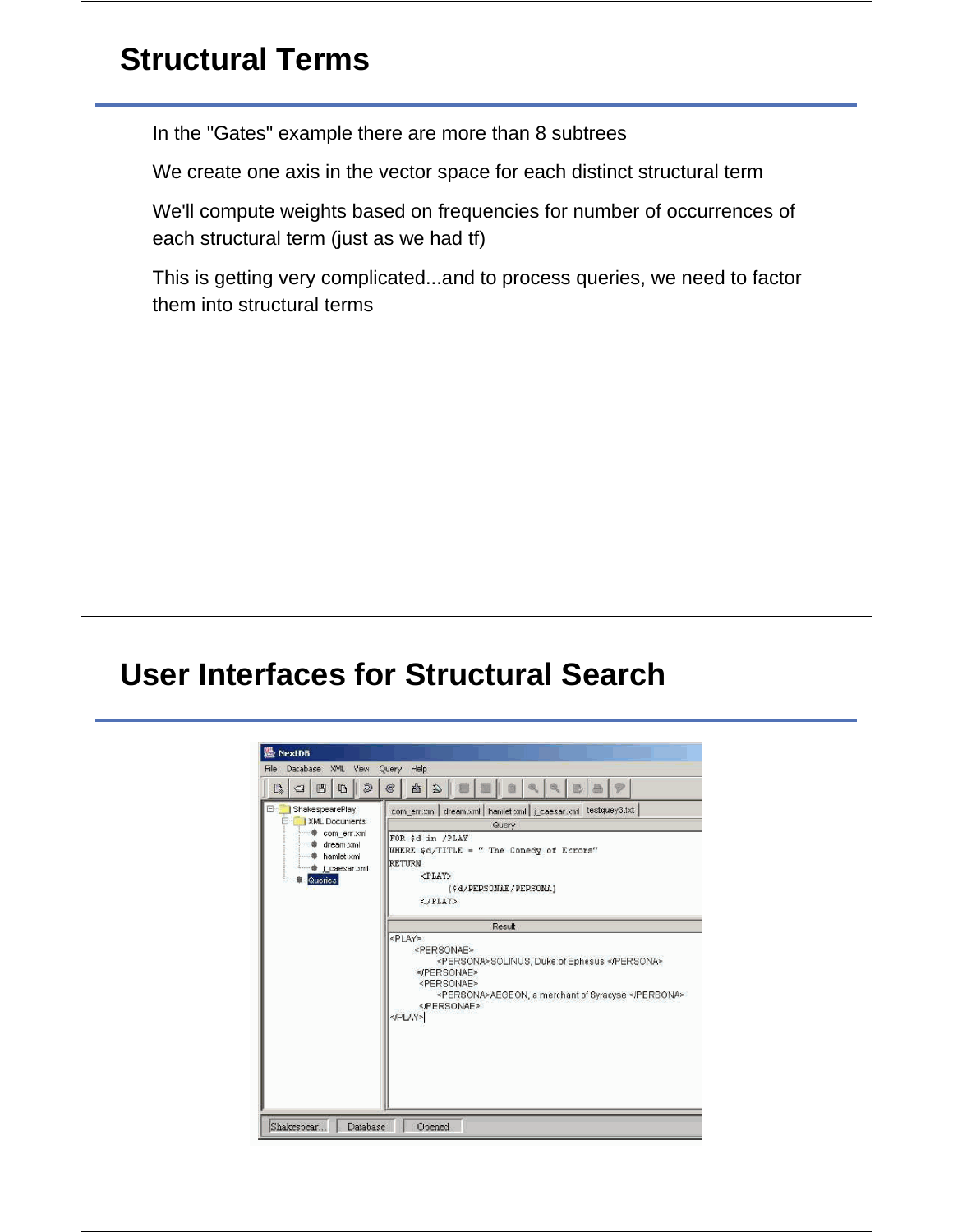# **Models of Information Retrieval -- Concluding Thoughts**

The core problems of information retrieval are finding relevant documents and ordering the found documents according to relevance

The IR model explains how these problems are solved:

- ...By specifying the representations of queries and documents in the collection being searched
- ...And the information used, and the calculations performed, that order the retrieved documents by relevance

Different IR models solve these problems in different ways; the better they solve it, the more computationally complex they are, so there are tradeoffs.

### **The Motivation for "Search Engine Optimization"**

Transaction log studies show that search engine users tend to look only at the first page of results from a query until the follow a link

And users tend to scan from top to bottom as they examine the query results

So if a site doesn't make it to the first page of search results, it might as well not exist for most users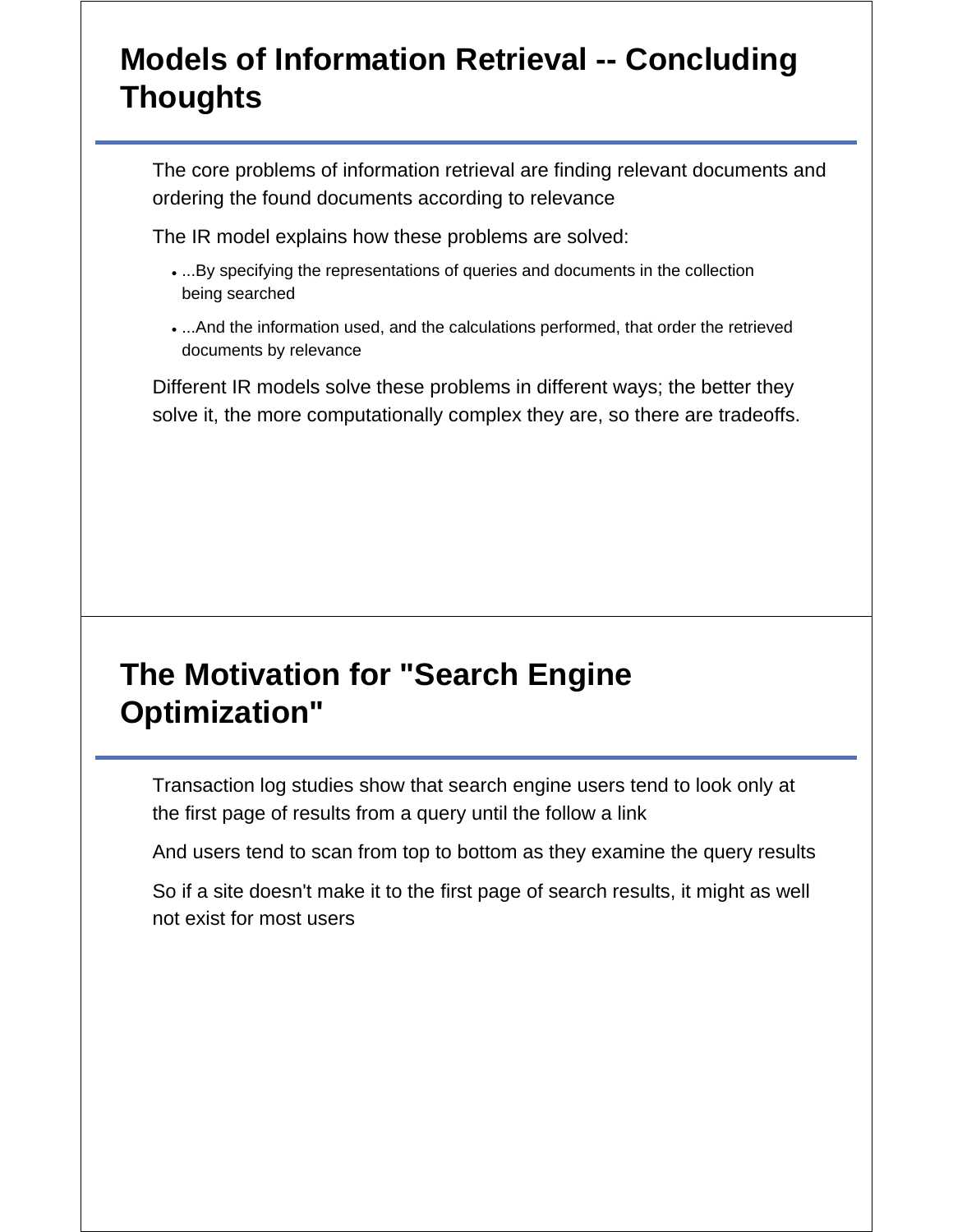## **Search Engine Optimization Techniques**

Techniques for improving the number and positioning of a site's listing in response to a web query involve:

- On page factors -- doing things to a page's content
- Off-page factors -- adding links to the site from other pages

# **The META Tag Specification: HTML 4.01 (12/99)**

```
<!ELEMENT META - O EMPTY -- generic metainformation -->
<!ATTLIST META
  %i18n; -- lang, dir, for use with content --
 http-equiv NAME #IMPLIED -- HTTP response header name --
 name NAME #IMPLIED -- metainformation name --
 content CDATA #REQUIRED -- associated information --
  scheme CDATA #IMPLIED -- select form of content --
  >
```
What the W3C imagined:

**<META NAME="DESCRIPTION" CONTENT="accurate prose description"> <META NAME="KEYWORDS" CONTENT="useful comma-separated keywords">**